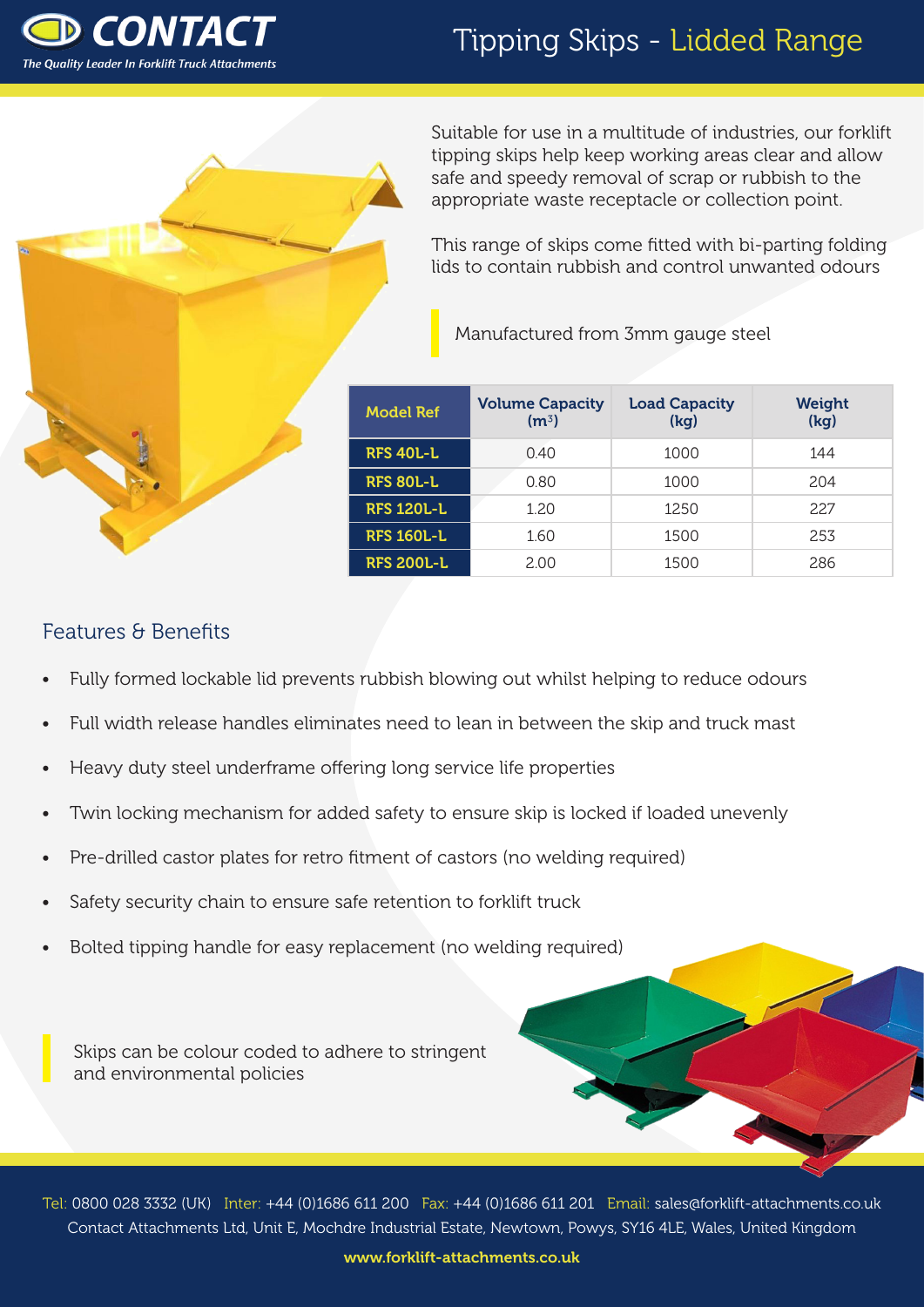## Tipping Skips - Lidded Range





#### Maximum Fork Section 150mm x 60mm

| <b>Model Ref</b>   | O/all Length A<br>(mm) | <b>Bin Width B</b><br>(mm) | O/all Height C<br>(mm) | <b>Bin Length D</b><br>(mm) | <b>Bin Height E</b><br>(mm) | <b>Fork Spread F</b><br>(mm) |
|--------------------|------------------------|----------------------------|------------------------|-----------------------------|-----------------------------|------------------------------|
| <b>RFS 40L-L *</b> | 1360                   | 794                        | 846                    | 1197                        | 547                         | 890                          |
| <b>RFS 80L-L</b>   | 1718                   | 960                        | 1052                   | 1540                        | 750                         | 890                          |
| <b>RFS 120L-L</b>  | 1718                   | 1300                       | 1052                   | 1540                        | 750                         | 890                          |
| <b>RFS 160L-L</b>  | 1718                   | 1700                       | 1052                   | 1540                        | 750                         | 890                          |
| <b>RFS 200L-L</b>  | 1718                   | 2125                       | 1052                   | 1540                        | 750                         | 890                          |

\* For the RFS 40L-L model, please note the overall width is 925mm. For all other models, the bin width (dimension B) is the widest point

Tel: 0800 028 3332 (UK) Inter: +44 (0)1686 611 200 Fax: +44 (0)1686 611 201 Email: sales@forklift-attachments.co.uk Contact Attachments Ltd, Unit E, Mochdre Industrial Estate, Newtown, Powys, SY16 4LE, Wales, United Kingdom

www.forklift-attachments.co.uk